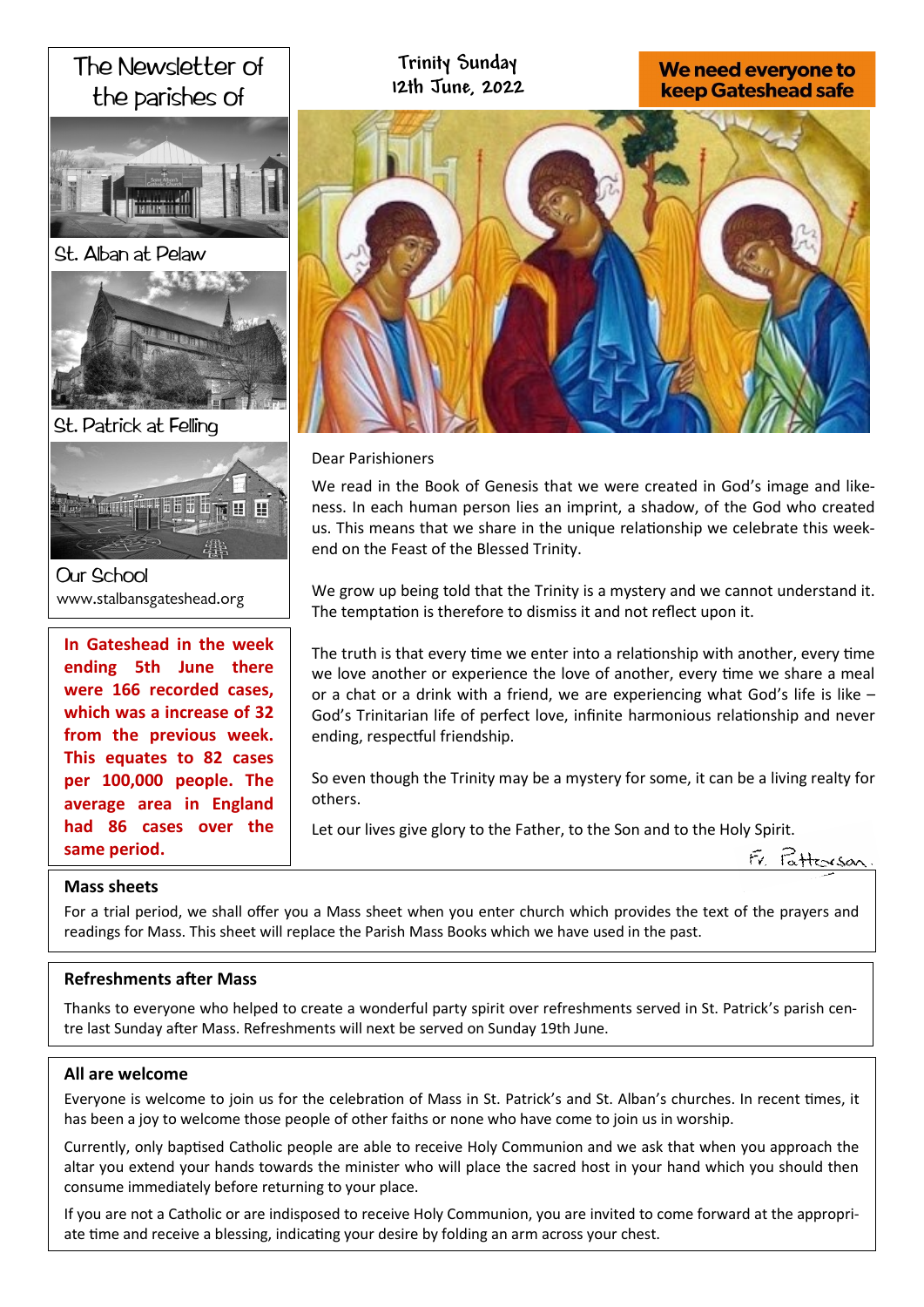# **Mass Intentions**

Fr. Patterson will celebrate Mass for the following Intentions during the coming week. *You may wish to wear a face covering when attending Church.*

Monday**:** No Mass **Tuesday**: **10.00 in St. Patrick's Church:** Rachel and Craig Berry Wednesday: (Private Mass): Fr. Bill O'Gorman **Thursday**: **10.00 in St. Patrick's Church:** In Thanksgiving (BH) Friday: (Private Mass): Fr. Wilfrid Elkin **Saturday**: **18.00 in St. Alban's Church:** For the intentions of all our parishioners **Sunday**: **10.00 in St. Patrick's Church**: Carol Belton

# **Mass to view on line**

Mass is live streamed from our Cathedral on a Sunday. Visit the **[Cathedral website](https://www.youtube.com/channel/UC12EvW0Eqg-cFTh5i2y_EQw)**.

Alternatively, you may like to follow Mass from **the [Holy Name, Jesmond](https://www.youtube.com/channel/UCnVss0mkVR2GKS5VPJOEsDA)**. Visit the website for Mass times this week.

When you are unable to celebrate Mass in Church, you may wish to make this act of spiritual communion:-

*Lord Jesus, I believe that you are present in the most Blessed Sacrament. I love you above all things and I desire to receive you into my soul. Since I cannot now receive you sacramentally, come at least spiritually into my heart. I embrace you as if you were already there and unite myself wholly to you. Never permit me to be separated from you. Amen.*

#### **Please keep in your prayers:**

• all our parishioners who are sick, housebound or in hospital.

in our country

May they rest in Peace

- all those near and dear to us whose memories we cherish at this time especially Carol Belton and John Donald
- and Fr. Michael Keoghan, one of our retired priests, who has died. May he rest in peace.



#### **Let us pray** As of 10th June 155,877 people have

Gracious God, as we remember before you all those people who have died from the coronavirus, surround us and all who mourn with your compassion. Be gentle with us in our grief, protect us from despair and give us grace to persevere and face the future with hope. We make this prayer in Jesus Christ our risen Lord. Amen.



#### **A Prayer for Carers, Nurses and Doctors**

Lord Jesus, who healed the sick and gave them new life, be with doctors, nurses and carers, as they act as agents of your healing touch. In desperate times, keep them strong yet loving; and when their work is done, be with them in their weariness and in their tears. Amen.

#### **A Prayer for Ukraine**

Father, hold the people of Ukraine deep in your heart. Protect them from violence, political gamesmanship and from being used and abused. Give the nations of the world the courage and wisdom to stand up for justice and the courage to care generously. Take from us those traits that see us pursuing our own needs and wants before those of others. Teach us to live in love, dignity and respect, following your ways. We ask this in your name and for your sake. Amen

#### **A Prayer for Trinity Sunday**

One God, three Persons, be near to the people of the world you formed in your image, close to the world which your love brings to life. Let your will for the world be accomplished through the decisions we make, give us a vision of peace and reconciliation and let us be to others as we would wish them to be to us.



#### **Bishop Barron's Sunday Sermons**

Each week Bishop Barron offers a Sunday sermon which may be accessed **[here](https://www.wordonfire.org/videos/sermons/)**

**[It was announced](https://www.wordonfire.org/articles/barron/bishop-barron-diocese-winona-rochester/)** on Thursday, 2nd June, that Pope Francis has appointed Bishop Barron as the new Bishop of the Diocese of Winona-Rochester (Minnesota).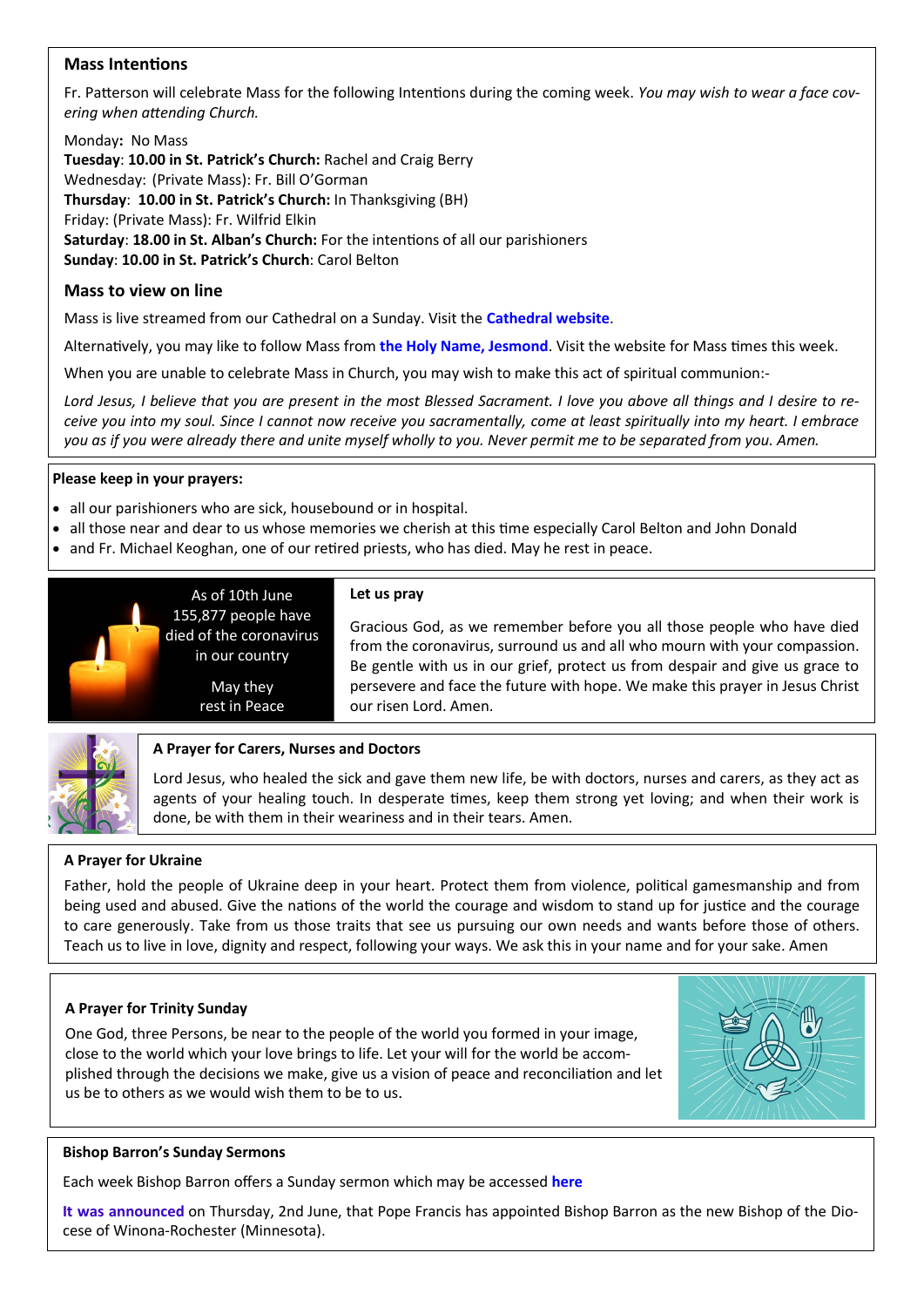### **Vigil Mass on Saturdays in St. Alban's Church.**

In his meeting with Fr. Patterson, Bishop Robert expressed his concern that the current level of support offered by parishioners is not what was hoped for, but agreed with Fr. Patterson, that we could proceed with the reopening of the church, **initially for a Saturday Vigil Mass only**, to assess the level of need and support. **The church will remain closed during the week for all services.** Bishop Robert has asked Fr. Patterson to review the situation after the summer.

We are now in a position to reopen St. Alban's Church for a Vigil Mass at 18.00 from Saturday, 11th June.

Please note the following:-

- Parishioners are asked to enter and leave the church by the main doors only.
	- **The side door should only be used as an emergency exit**.
- You are invited to sanitise your hands as you enter the church
- You may wear a face covering during Mass
- Due to the low ceilings over the congregation, Bishop Robert advises that the church is adequately ventilated to help dilute and disperse viral particles. As such, both inner doors at the rear of the church will remain open throughout Mass (the outer doors will be closed) and the side windows will be open. Please dress accordingly as there may be a draught in some areas of the church.
- No collection will be taken during Mass, by way of passing baskets along the benches, but we do hope you will support our parish financially by placing your offering in the offering box as you enter the church. Alternatively you may consider contributing by standing order, the details for which are: Account name: DHN Pelaw St Alban, Sort code: 40-34-18, Account No: 92010984

# **St. Patrick's Church needs more support from you**

Fr. Patterson wishes to thank those parishioners who have offered their support in various aspects of parish life, but it is insufficient to be able to rebuild our future.

A limited amount of help now enables us to offer two public weekday Masses on a Tuesday and Thursday, but we need more volunteers for the following:-

- preparing light refreshments in the parish centre after Sunday Mass
- joining the music ministry, whether as an instrumentalist or singer
- assisting with the children's liturgy when we are in a position to restart it
- offering to help with the opening of the church for Mass and tidying up afterwards on weekdays
- reading at Mass on Tuesdays and/or Thursdays

The more support you give will make it less demanding on any individual or group/team. It is important that we should all play our part in helping to rebuild our shared parish family.

Please indicate your offer of support by emailing the parish office at felling.stpatrick@rcdhn.org.uk.

#### **Current Diocesan COVID Controls**

In keeping with the National Guidelines for Churches issued by the Bishops' Conference of England and Wales the following arrangements for St. Patrick's Church are as follows:

If you are displaying any symptoms of Covid-19 you should stay at home.

Hand sanitiser will continue to be offered as you enter and leave church.

You may wear a face covering during the celebration of Mass.

Indoor congregational singing can take place with a general encouragement that face coverings are worn.

Although there is no formal social distancing by way of seating, we ask that when you take your seat, you are sensitive to the needs of other people who are already in a bench and may not be comfortable if you "snuggle up" to them. We have plenty of seating space.

We will, for the time being, continue to invite you to come forward for Holy Communion, row by row from the front. Holy Communion will continue to be distributed under one kind only. At the end of Mass, you may leave at your leisure.

It is still important to ventilate our buildings. This has the effect of diluting and dispersing viral particles

Our "welcomers" will be on hand to greet you and care for you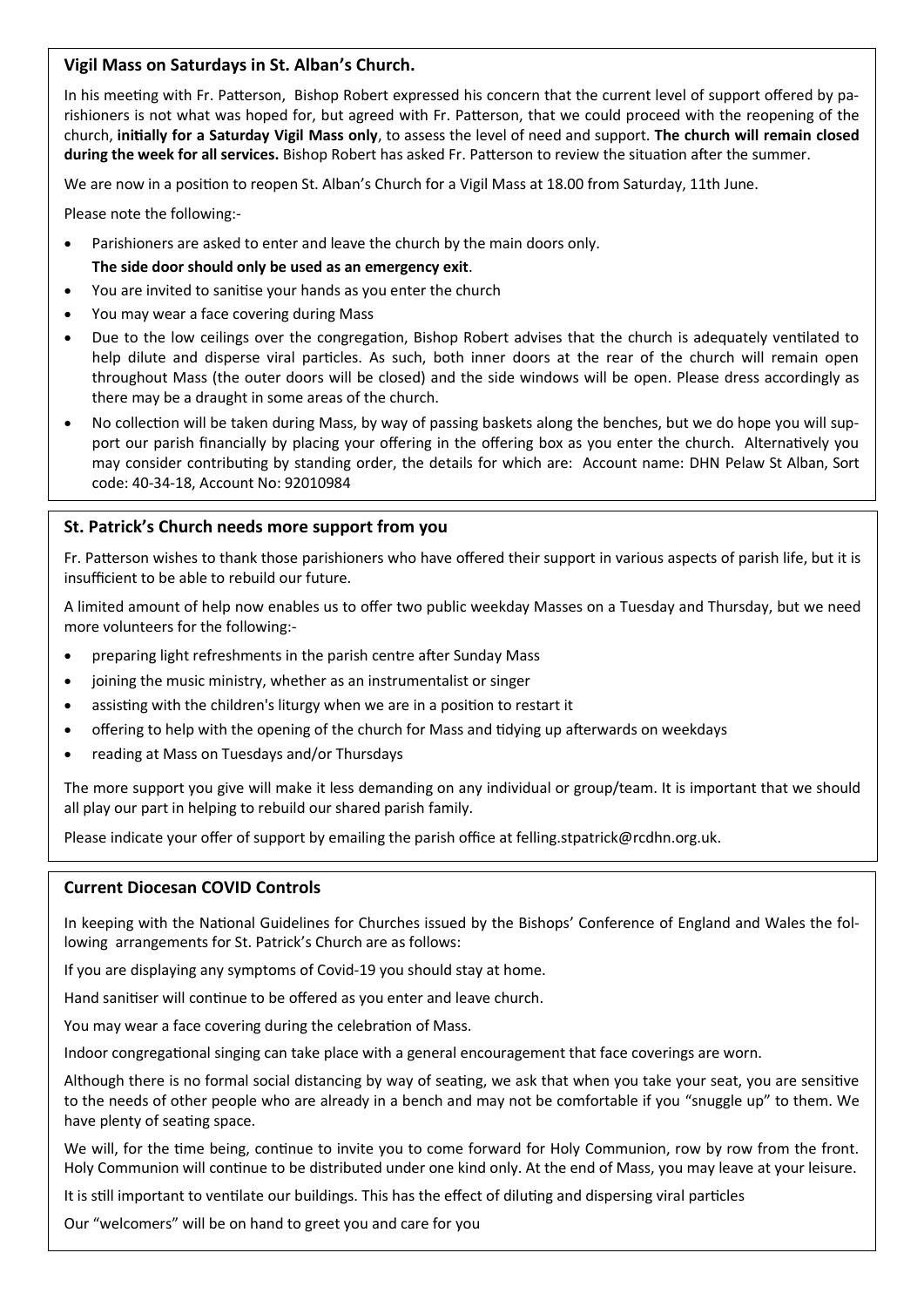### **The Past Two Years - Moving On - 23rd June, 2002 at 18.30 - St. Patrick's Parish Centre**

We have all been affected one way or another by the Covid pandemic and life will never be quite the same.

If you would value an opportunity to pause, reflect on your experiences, thoughts, feelings and memories of the past two years we invite you to join together in St. Patrick's parish centre on Thursday, 23rd June at 18.30.

In a gentle and non threatening way, we will try to link our feelings to the "Road to Emmaus" where the two disciples walked and talked with Jesus sharing their joys, their challenges, their fears and then their grief. Then there was Thomas who, from a place of fear and vulnerability, discovered Jesus inviting him to touch his wounds.

Maybe we need to be more accepting of our own vulnerability and, like Thomas, to share our woundedness with Jesus.

We offer this opportunity where you can feel safe, can be heard and also be a listener for others in sharing our stories from the past two years.

Like the disciples hiding in the upper room at Pentecost maybe now is the time to lay our fears aside so that like the disciples walking to Emmaus, we might recognise that Jesus was and is walking alongside us

You may like to bring a friend, relative or neighbour.

### **St. Patrick's Church Cleaning**

Volunteers are needed to clean the church this Friday evening, 17th June from 18.00. Entry by the Church Street door.

#### **Congratulations**

Our prayerful good wishes go to Alesandra and Denise and to their families on the occasion of their celebration of the Holy Eucharist for the first time last Sunday and for sharing some delicious food with us afterwards in St. Patrick's parish centre.

### **A Day of Prayer for Human Life**

This is the day in the Church's year dedicated to raising awareness about the meaning and value of human life at every stage and in every condition. The Church teaches that life is to be nurtured from conception to natural death. Day for Life will be celebrated next Sunday, 19th June, 2022. For further information, please visit the Day for Life website www.dayforlife.org

Should you wish to support the work of the Anscombe Bioethics Centre (www.bioethics.org.uk) and other life-related activities supported by the Church you may put your donation in an envelope marked "Day for Life" and place it in the offering boxes in both churches. Those of you with boxes of envelopes should find an envelope in your box.

#### **Taking the collection during Mass**

Although no collection is taken during Mass, by way of passing baskets along the benches, we do hope you will support our church financially by placing your offering in the boxes at the entrances to the church. Alternatively you may consider contributing by standing order the details for which are found below.

# **Your Offertory contributions**

To reduce the demands on parish administration, we invite those of you who feel able, to consider making your weekly offering by Standing Order. The bank details you require for this are printed below.

> For St. Alban's HSBC Bank Account name: DHN Pelaw St Alban Sort code: 40-34-18 Account No: 92010984

For St. Patrick's HSBC Bank Account name: DHN Felling St Patrick Sort code: 40-34-18 Account No: 52010453

If you are a tax payer and are not a member of the parish gift aid scheme please consider joining the scheme, it costs you nothing and the parish benefits by being able to reclaim the tax you have already paid on your offering. The parish receives 25p of every £1.00 you give from HMRC. All that is required, is for you to complete a simple form which does not involve you disclosing any personal financial information and is held securely by the Diocesan Finance Office. To obtain a form, or for more information, please email St. Patrick's Gift Aid organiser at **[stpatrick.giftaid@outlook.com](mailto:stpatrick.giftaid@outlook.com)**

For the time being, enquiries concerning the Gift Aid scheme for St. Albans Church should be directed to Fr. Patterson at felling.stpatrick@rcdhn.org.uk.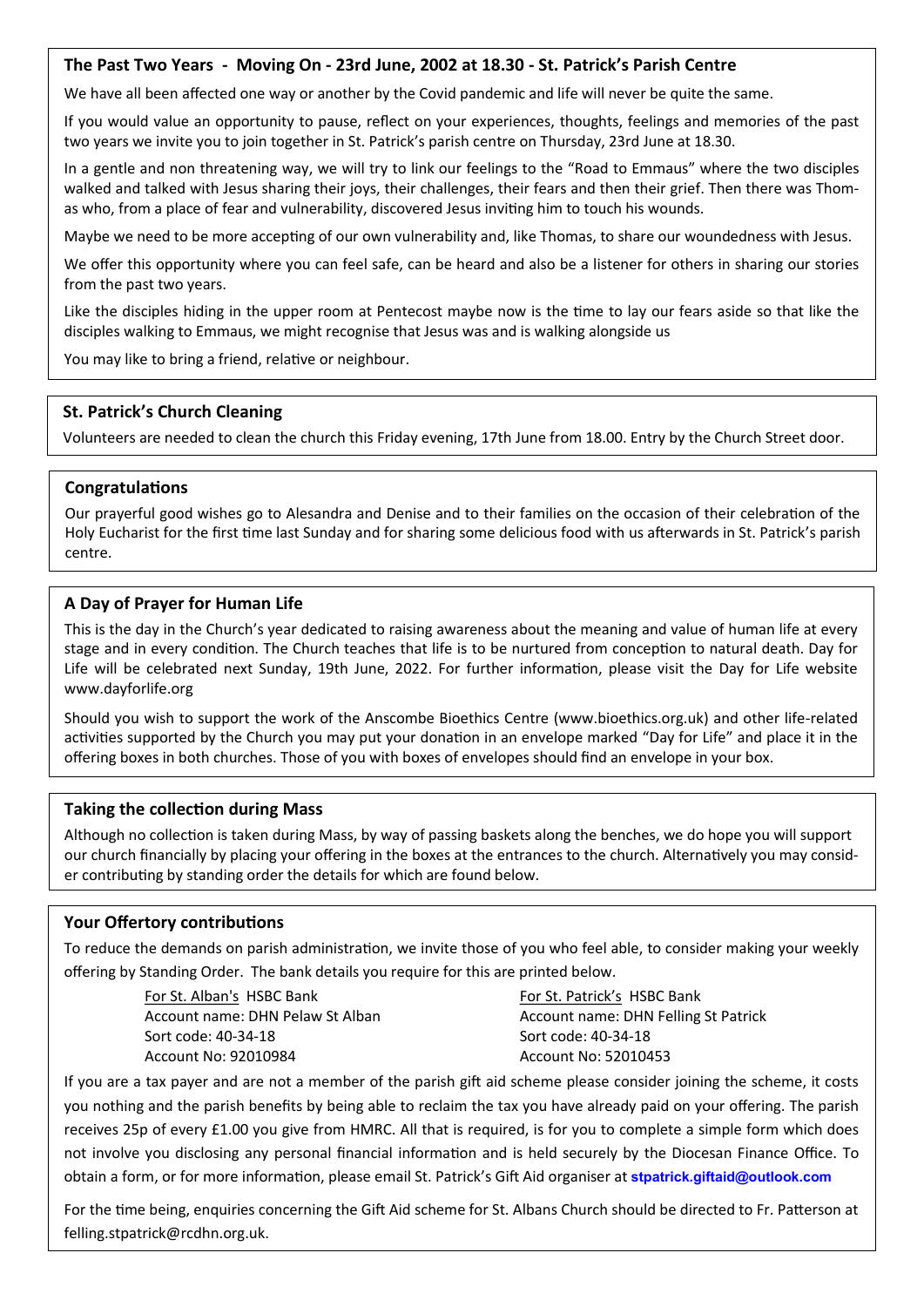#### **Are you on a rota? - please read on........**

If you have joined one of our rotas in either St. Alban's or St. Patrick's and find you are unable to fulfil your role on a particular occasion, **would you please arrange a substitute**. Telephone numbers of other volunteers are printed on each rota.

This is particularly important to ensure that our liturgy and parish activities flow smoothly. With reduced numbers attending our churches, it cannot be presumed that someone can just be "plucked out of the congregation" to take your place. Many thanks.

#### **An Invitation**

Bishop Robert Byrne cordially invites you to a Mass to mark the 80th birthday of Bishop Seamus Cunningham which will be held on Thursday, 30th June at 12.05 pm in St Mary's Cathedral. All are most welcome to attend.

#### **Fr. Mark Carroll**

Fr. Carroll, who came to celebrate Mass for us before the pandemic to enable Fr. Patterson to take a holiday, celebrated his Diamond Jubilee of Ordination to the Priesthood on 3rd June, 2022. Fr. Patterson assured him of the prayers and good wishes of us all.

#### **Fr. Paddy Kennedy**

Fr. Kennedy, who served as an assistant priest at St. Patrick's from August, 1962 to May, 1966, will be celebrating the Diamond Jubilee of his Ordination to the Priesthood this year and the parishioners of St. Gregory's, South Shields, where he is living in retirement, invite you to join him for a Mass of Thanksgiving on Thursday, 16th June at 10.00 in St Gregory's Church, South Shields followed by refreshments in the Church Hall after Mass.

#### **The Universal Synod**

The Diocesan Submission to the Universal Synod has been completed and published. It can be viewed online at: **Diocesan Submission to Universal Synod - [Diocese of Hexham & Newcastle \(diocesehn.org.uk\)](https://diocesehn.org.uk/news/diocesan-submission-to-universal-synod/)**

#### **Eucharistic Festival at Ushaw**.

This event will take place at Ushaw next Sunday, 19th June from 15.00 – 16.30. Free entry into Ushaw from 14.30.

As there are limited places available, booking is required. It appears that this event may be fully booked as it is no longer possible to register on line.

It has been organised by the Vicariate for Faith and Mission. If you haven't registered but would still like to attend you could try telephoning the Vicariate on 0191 243 3316 or 07375 934713 for further information.

Photographs will be taken at this event for use in Diocesan promotional materials.

**Anyone showing Covid symptoms within 10 days of the festival is advised not to attend the event.**

#### **Are you able to support the Diocesan Refugee Project?**

Your ongoing support of this project would be welcomed. It supports over 400 asylum seekers. The project tries to provide them all with a bag of food and those who are destitute also receive a supermarket voucher. Donations of sugar, biscuits, tinned fish in oil, tins of tomatoes and chick peas may be left on the table to your right as you enter the front of St. Patrick's Church or on any table if you enter by the rear door. A basket is also available in the porch at St. Alban's. They are particularly in need of toiletries and shampoo. *Please note: baked beans and tinned meat are not required.*

#### **Certificate in Pastoral Ministry**

Are you currently involved in Church ministry but wish you knew more about your faith? Do you sometimes lack confidence and feel you could benefit from further training and formation? Do you want to grow in your faith and ministry and perhaps find new ways to share your gifts with others? We have a course designed just for you. The Certificate in Pastoral Ministry is an online, two-year learning experience created with the busy person in mind. It will take you on a journey of discovery about key aspects of the Catholic faith while helping you to reflect upon your own ministry and the ministry of others. To find out more, join us online for one of our information evenings: Tuesday 14th June, 2022 or Wednesday 22nd June, 2022 from 19.30 – 21.00. To register your interest for one of the information evenings, or for further information please email **[adminfaith.mission@diocesehn.org.uk](mailto:adminfaith.mission@diocesehn.org.uk)**.